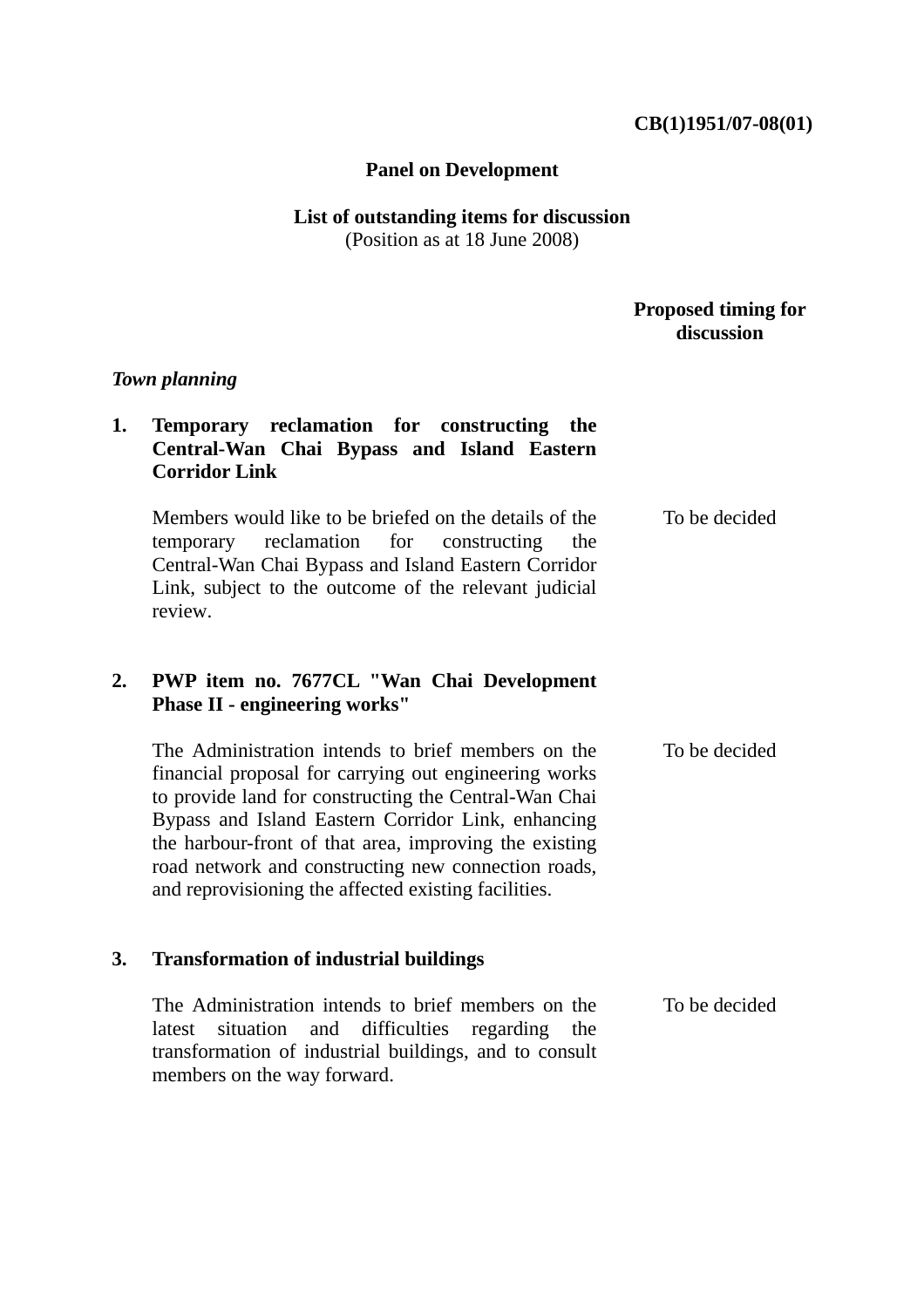#### *Land supply and land administration*

### **4. Small House Policy**

The subject was proposed by Hon CHAN Kam-lam at the meeting on 11 October 2007. A letter from the Chief Secretary for Administration in reply to the Public Accounts Committee (LC Paper No. CB(1)130/07-08(01)) providing information about the progress of the Small House Policy review was circulated to members on 25 October 2007.

## **5. Issues concerning handling of applications for rezoning land from "Other Specified Uses" to residential or commercial uses**

The subject was proposed by Hon Alan LEONG. Mr LEONG raised an oral question at the Council meeting on 3 November 2004 regarding the proposed alteration of the planned land use of a lot at Ap Lei Chau waterfront from the existing "Other Specified Uses" annotated "Liquified Petroleum Gas And Oil Products Transit Depot" to "Residential (Group A)". Members would like to discuss the policy and criteria for handling such cases.

## **6. Review of lease modification to permit change of use for sites previously granted by private treaty**

The Panel discussed the subject at the meetings on 28 March 2006 and 23 May 2006. Members raised concerns and made certain suggestions in respect of existing and future private treaty grants. Members agreed that the Panel would discuss the subject further. The Administration's written response to members' concerns and suggestions (LC Paper No.  $CB(1)2094/05-06(01)$  was issued to members on 4 August 2006.

To be decided

To be decided

To be decided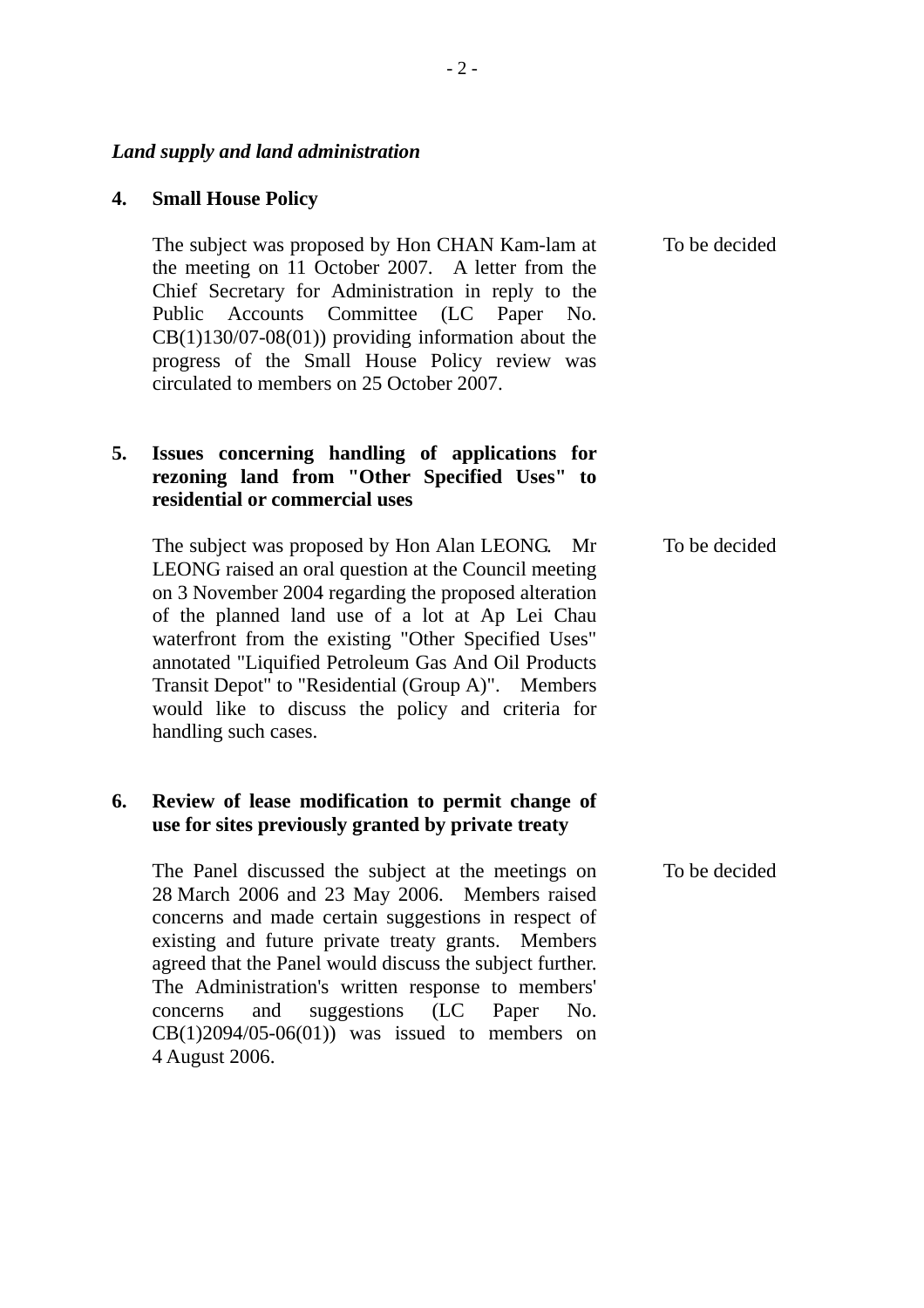*Issues raised by Heung Yee Kuk (HYK) at meetings with LegCo Members and referred to the Panel for follow-up actions* 

## **7. Mechanism to check and balance the powers of the Town Planning Board**

At the meeting with LegCo Members on 29 November 2005, HYK Councillors raised concern about the mechanism to check and balance the powers of the Town Planning Board. The relevant extract from the minutes of the meeting was circulated to members vide LC Paper No. CB(1)700/05-06 on 13 January 2006. To be decided

#### **8. Rural development strategy**

At the meeting with LegCo Members on 31 October 2006, HYK Councillors raised concern about the rural development strategy. The relevant documents and extract from the minutes of the meeting were circulated to members vide LC Paper No. CB(1)576/06-07 on 22 December 2006.

At the meeting with LegCo Members on 8 November 2007, HYK Councillors raised concern about the planning for rural areas and review of land uses in the New Territories (Agricultural Land, Green Belt and Recreational Land). The relevant documents were circulated to members vide LC Paper No. CB(1)346/07-08 on 28 November 2007. The Administration's response was circulated to members vide LC Paper No. CB(1)561/07-08 on 9 January 2008.

To be decided